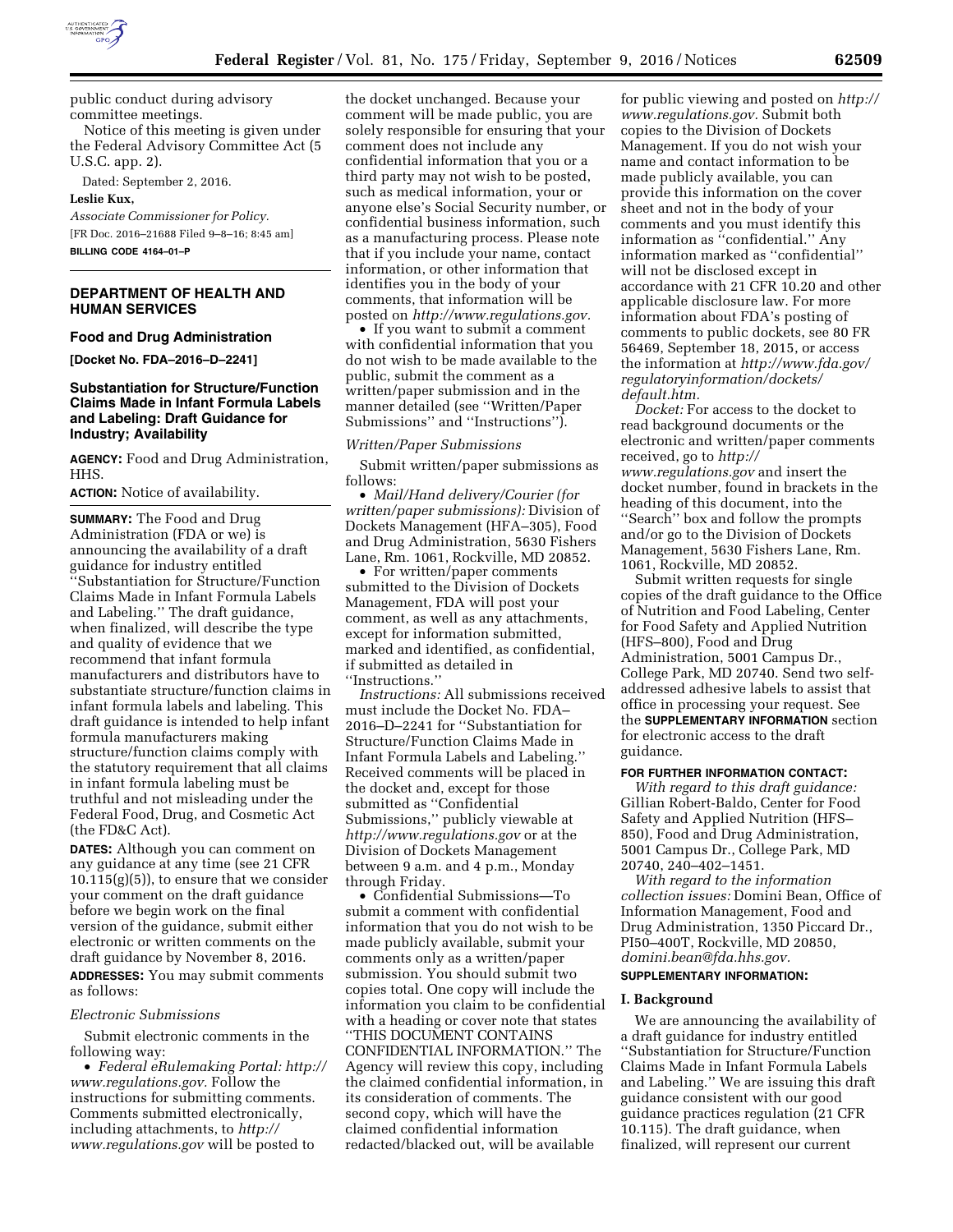thinking on substantiation of structure/ function claims in infant formula labels and labeling. It does not establish any rights for any person and is not binding on FDA or the public. You can use an alternate approach if it satisfies the requirements of the applicable statutes and regulations.

The draft guidance, when finalized, will describe the type and quality of evidence we recommend that infant formula manufacturers and distributors have in their records to substantiate their structure/function claims in the labeling of infant formulas. It will describe what we believe to be competent and reliable scientific evidence to substantiate structure/ function claims in the context of infant formulas.

#### **II. Paperwork Reduction Act of 1995**

This draft guidance contains proposed information collection provisions that are subject to review by the Office of Management and Budget (OMB) under the Paperwork Reduction Act of 1995 (the PRA) (44 U.S.C. 3501–3520). ''Collection of information'' is defined in 44 U.S.C. 3502(3) and 5 CFR 1320.3(c) and includes Agency requests or requirements that members of the public submit reports, keep records, or provide information to a third party. Section 3506(c)(2)(A) of the PRA (44 U.S.C. 3506(c)(2)(A)) requires Federal Agencies to provide a 60-day notice in the **Federal Register** for each proposed collection of information before submitting the collection to OMB for approval. To comply with this requirement, we are publishing this notice of the proposed collection of information set forth in this document.

With respect to the collection of information associated with this draft guidance, we invite comments on these topics: (1) Whether the proposed collection of information is necessary for the proper performance of FDA's functions, including whether the information will have practical utility; (2) the accuracy of FDA's estimate of the burden of the proposed collection of information, including the validity of the methodology and assumptions used; (3) ways to enhance the quality, utility, and clarity of the information collected; and (4) ways to minimize the burden of the information collected on respondents, including through the use of automated collection techniques, when appropriate, and other forms of information technology.

*Title:* Recommended Recordkeeping to Substantiate Structure/Function Claims Made in Infant Formula Labels and Labeling (OMB Control Number 0910—NEW).

*Description of respondents:* This new collection of information would be performed by infant formula manufacturers and distributors. The records recommended, to the extent practicable, in this draft guidance would include one-time and annual information collection burdens pertaining to substantiation of structure/ function claims made by infant formula manufacturers and distributors. In addition, we have estimated the information collection burden for any future structure/function claims that would involve controlled studies to generate data to support those structure/ function claims.

The draft guidance document for industry entitled ''Substantiation for Structure/Function Claims Made in Infant Formula Labels and Labeling'' addresses only structure/function claims in infant formula labeling. It describes the type and quality of evidence we recommend infant formula manufacturers and distributors have to substantiate their structure/function claims in labeling of both nonexempt and exempt infant formulas under section 403(a) of the FD&C Act (21 U.S.C. 343(a)(1)).

*Analysis of Burden Estimates Resulting From Substantiation for Infant Formula Structure/Function Claims:*  Infant formula manufacturers and distributors would only collect information to substantiate their product's structure/function claim if they choose to place a structure/ function claim on their product's label or labeling. Gathering evidence on a currently existing claim is estimated to be a one-time burden; the respondents would collect the substantiating information for their product pursuant to section 403(a) of the FD&C Act. We recommend that infant formula manufacturers and distributors accurately maintain the substantiating materials for these claims in their files. We estimate that infant formula manufacturers and distributors would seek substantiation for their claims in intervention studies and the scientific literature and that this burden will likely be comparable to the time needed to assemble information for a new infant formula submission (16 hours). In addition, we estimate, based on information available to FDA, that there are currently 10 existing structure/ function claims for which infant formula manufacturers would gather substantiation data. Therefore, the total one-time estimated burden imposed by this collection of information would be 160 hours (16 estimated information collection hours  $\times$  10 estimated existing

structure/function claims), as shown in table 1.

We have estimated the annual information collection burdens for maintenance of records related to substantiation of existing structure/ function claims. We estimate that respondents would spend 1 hour annually maintaining records for each of the 10 estimated currently existing structure/function claims. Therefore, 1 hour  $\times$  10 claims = 10 annual hours, as presented in table 1.

It is possible that an infant formula manufacturer or distributor would want to make a structure/function claim for which there is equivocal or insufficient evidence or no substantiating evidence. In this case, we estimate that an infant formula manufacturer or distributor would conduct a controlled study in order to gather data to substantiate the structure/function claim. It is not possible to know the frequency with which this may occur; however, we assume that an infant formula manufacturer or distributor would engage in a controlled study only if the benefits to the infant formula manufacturer or distributor were larger than the costs of performing the study. To account for the possibility that infant formula manufacturers or distributors would choose to conduct a controlled study for the purpose of generating data to substantiate a new structure/function claim, in table 2 we estimate an information collection burden based on one hypothetical annual controlled study. The burdens of this hypothetical controlled study are based on averages taken from three sample controlled studies (Refs. 1, 2, and 3) and estimates an average test subject size of 153 infants.

We estimate that a hypothetical controlled study would involve, on average, four recordkeepers: A principal investigator (*e.g.,* a physician), a sample collector, one nurse or other health care professional with similar experience, and a microbiological laboratory technologist. We estimate that the principal investigator would work, on average, 3 hours annually to assemble and interpret the data collected per study period. We estimate that one sample collector would work an average of 38.25 hours annually (153 infants  $\times$ 0.25 hours per infant = 38.25 hours) to collect and record stool samples from infants. We estimate that one nurse or other health care professional with similar experience would work an average of 38.25 hours annually (153 infants  $\times$  0.25 hours per infant = 38.25 hours) to complete questionnaires on the samples collected from the infants in the study. We estimate that a